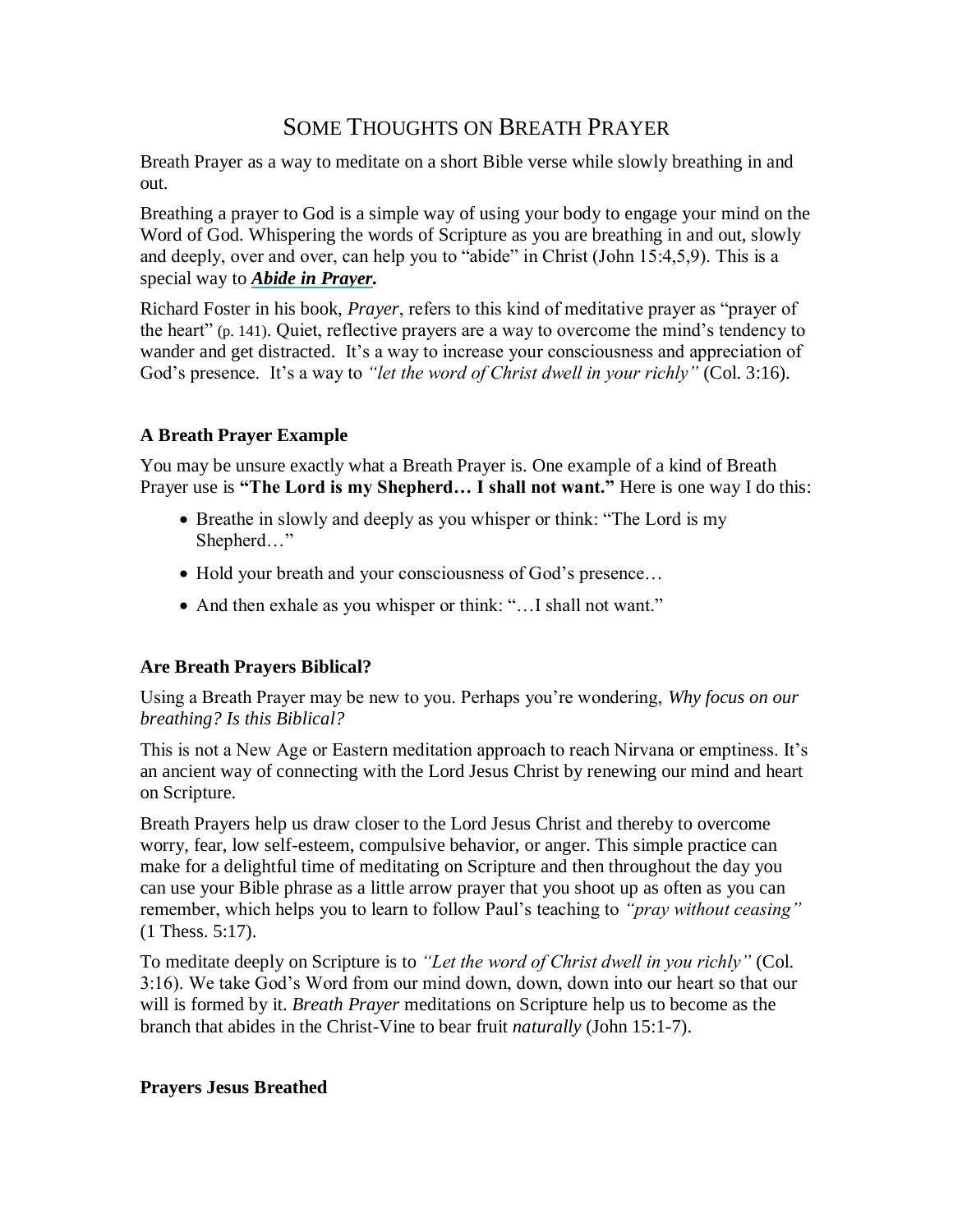Jesus said his words are spirit and life (Jn 6:63). There's resurrection power in the Word of God!

When Jesus was being crucified on the cross his last breath was a prayer to his Abba, "Father, into your hands I commit my spirit" (Jesus in Luke 23:46, NKJV).

Then after Jesus rose from the dead and before he left earth to ascend back into heaven he appeared to his disciples and he breathed on them saying, "Receive the Holy Spirit" (John 20:22b, NIV). Jesus breathed his prayer for his disciples. He breathed his Word of life in them. He breathed the Holy Spirit into their souls.

## **God's Breath of Life**

Jesus breathing the Holy Spirit into his disciples recalls the creation story when the Lord breathed his Spirit into Adam's dust-formed body and he became a living soul (Gen. 2:7).

The Biblical languages link Spirit and breath. Both the Hebrew word *"ruah"* and the Greek word *"pneuma"* are translated as either "breath" or "spirit" (God's Spirit or our spirit). To breathe is to be alive! And the spirit is the will, the essence of life.

## **The Psalmist's Way of Prayer**

We see quiet, reflective prayer used in the Hebrew Psalter, our prayer book. This ought to assure us that contemplative prayer is Biblical. In the Psalms we have many short prayers repeated over and over like "His love endures forever" or "Lord, have mercy."

We also see the Psalmist breathe a prayer, in a way, when he offers words like, "My life" is a breath" (Psalm 39:5, 11; 144:4, paraphrase). And the book of Psalms closes with the words: "Let everything that has breath praise the Lord" (Psalm 150:6).

And 71 times in the Psalms the Psalmist literally pauses to invite us to take a breath with him. He does this by inserting the word, *"Selah."* The Selahs were added to the Psalms after they were written. *"Selah"* probably means, *"Pause to reflect and pray."* Right in the middle of the Psalm – as it was being read or sung! – a sacred space was made to be still and quiet in prayer before the Lord.

# **The Desert Fathers and Mothers**

About three centuries after Christ men and women known as the Desert Fathers and Mothers went out into the Egyptian desert to pray and meditate on God's Word. This was after the years of intense persecution when many Christians were martyred. These monks and nuns were separating themselves from the worldliness in the church, which was increasingly adapting to and being accepted by Roman culture.

The Desert Fathers and Mothers lived in cells or huts made of reeds and practiced austere and rigorous spiritual disciplines like silence, solitude, simplicity, fasting, penance, and obedience to an elder. Their asceticism was their "internal martyrdom" that purged their souls of sin and worldliness and led them into lives of intimacy with the Lord and ministry to others. Their testimony to the transforming life of Christ was so powerful that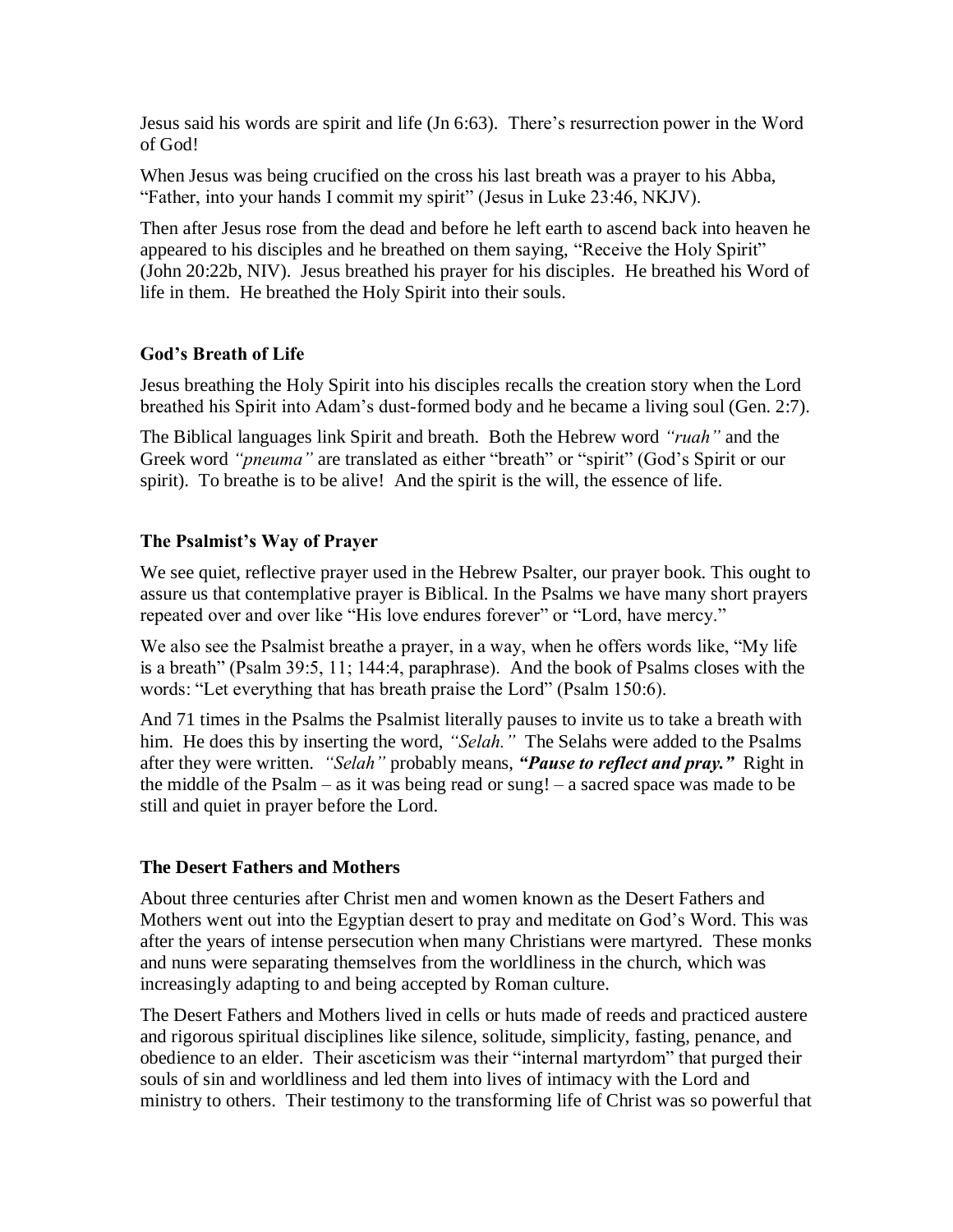thousands of people traveled to visit them in the desert to receive spiritual direction or healing.

One of the beautiful things that emerged from the disciplined life of the Desert Fathers and Mothers was their soul-full practice of Breath Prayers. They contemplated on Christ's presence in quiet solitude, meditating on short, one breath prayers. Often they did this while sitting outside their cells and weaving baskets from reeds.

They breathed in God's Word slowly and deeply. Gently, they repeated their prayer, over and over, letting it descend with their minds into their hearts, to form their will in the image of Christ.

They would breathe their prayer before going to sleep at night until it prayed itself within their souls while they slept. Then when they awoke in the morning the prayer was still on their lips!

### **The Jesus Prayer**

The Desert Fathers and Mothers prayed the Psalms every day. They regularly prayed the whole Psalter in sequence. And they picked up one of the most common prayers of the Psalmist: "Lord, have mercy" ("*Kyrie Eleison*" in Greek).

Jesus put this prayer on the lips of the tax collector in his parable. The tax collector and not the Pharisee was made right with God after he beat his breast in repentance and humility and cried out, "God, have mercy on me a sinner" (Luke 18:13).

The Desert Fathers developed this into a Breath Prayer that became known as the "Jesus Prayer": "Lord Jesus Christ, have mercy on me." (Sometimes this is expanded further as, *"Lord Jesus Christ, Son of God, have mercy on me a sinner."*)

### **Using our Bodies in Prayer**

Breathing a prayer is simply a *bodily expression* of worship that assists us in engaging our whole self in prayer and devotion to the Lord Jesus Christ. Our bodies are temples for the Holy Spirit (1 Cor. 6:19). It's in our bodies and with our bodies that we pray and fellowship with God.

The Psalmist prays using his body. Sitting quietly, falling on his face, kneeling, standing, raising his hands, or dancing are all helpful postures for prayer used by the Psalmist. Being intentional about offering our body as a living sacrifice to God helps us to renew our mind and engage our heart, using Scripture to help us worship the Lord (Rom. 12:1- 2).

# **Deep Breathing**

Meditating on Scripture with a Breath Prayer, can be combined with deep breathing. Letting the rhythm of relaxed breathing be an expression of prayer helps us to slow down our praying so that we connect with God deep in heart.

Maybe you've tried deep breathing as a relaxation exercise? This is a proven way to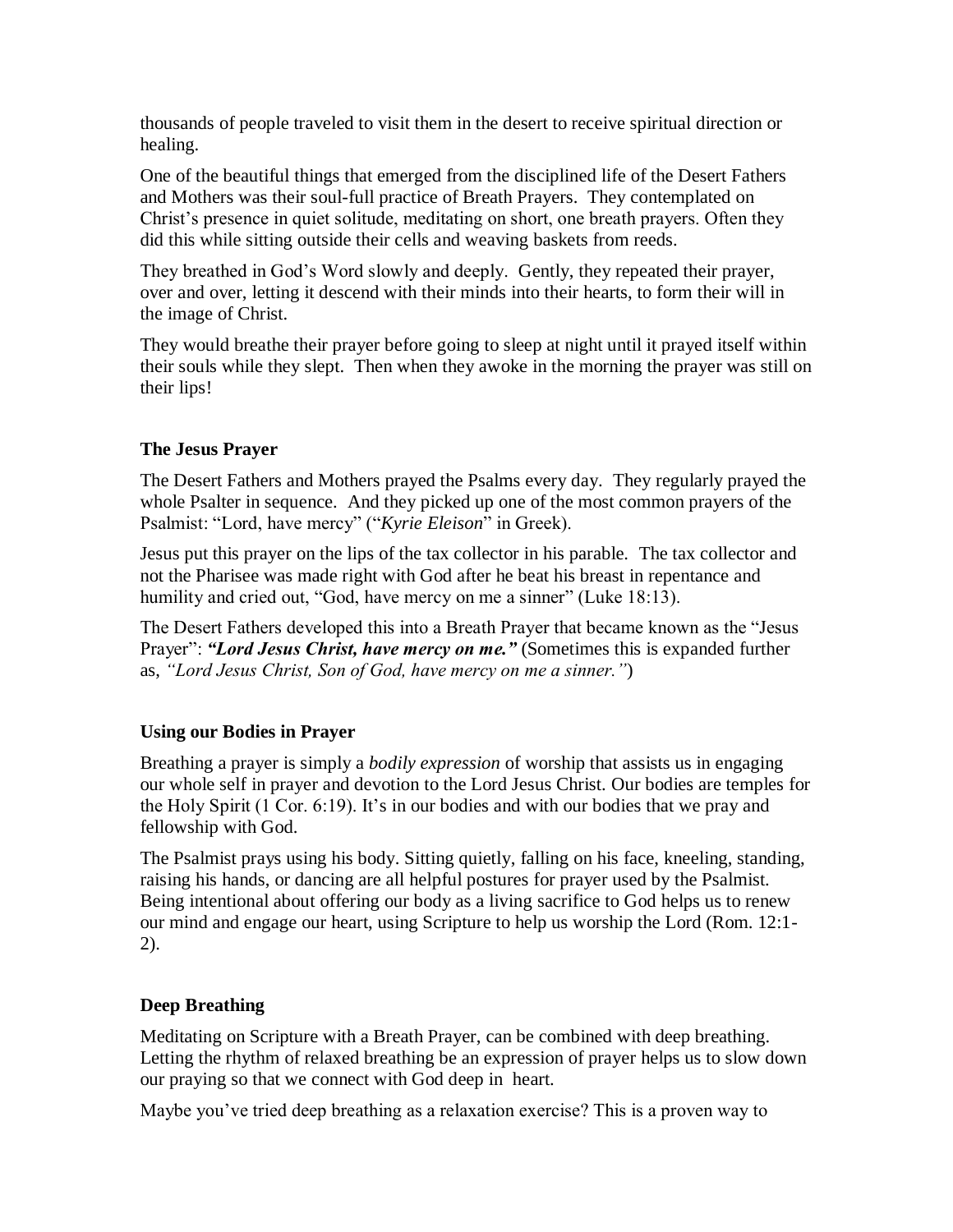reduce anxiety and worry, but what I'm referring to is much more than a psychological technique – *it's a mind and heart interaction with the Living God!*

To learn **how to do a Breath Prayer** it's best to settle down in a quiet place where there are no distractions and then get still before God. (Later, once you get the hang of this, you can do your Breath Prayer by "shooting up" a short prayer anytime as you're going about your day – getting ready in the morning, driving in the car, before a meeting, or while waiting in line. This will help you to practice God's presence.)

To begin, slow down your breathing (and your heart rate!) by breathing in deep… Holding your breath… And then slowly exhaling…

Think of it as if you're breathing in God's Spirit with the oxygen in the air (the Holy Spirit *is* all around you and inside of you)…

Then as you hold your breath you hold your sense of the indwelling Holy Spirit…

And then you're breathing out your anxieties sins with the carbon dioxide so that you can live freely in God's loving presence and power…

Alternatively, you can think of your exhaling as a releasing of control to God, submitting all your activities and agendas to him as your Lord.

Or you can use your breathing out as an expression of sharing God's loving presence with others.

To practice breathing in God's Word deeply and slowly try using God's word to the Psalmist in Psalm 46:10 as a Breath Prayer: **"Be still and know that I am God."**

Breathe in slowly as deep as you can while you whisper or think: "Be still and know that I am God"**…** (It takes a long breath that fills up your lungs!) Hold your breath… Then exhale and repeat…

#### **Personalized Breath Prayers**

Another way to do a Breath Prayer is to develop your own personalized prayer that helps you to connect deeply with God in whatever way you need it the most at that time.

To do this, start by selecting a favorite name for God. (In the Biblical conception the names of God represent God's character and invoke his power, as indicated in Genesis 4:26, Jeremiah 10:6, Proverbs 18:10, John 16:23-24, Acts 4:10.) For instance, you could call on God as Creator, Yahweh, Lord Almighty, the I AM, Father, Jesus, Spirit, Potter, Good Shepherd, Living Water, or Bread of Life.

Then pick a word or phrase that describes what your heart longs for from God. It's important that you take some time to settle on your personal Breath Prayer. Be still before God and ask him to reveal himself to you and to show you what you most need from him.

#### **Abba, I Belong to You**

Years ago Brennan Manning developed a very special personalized Breath Prayer that